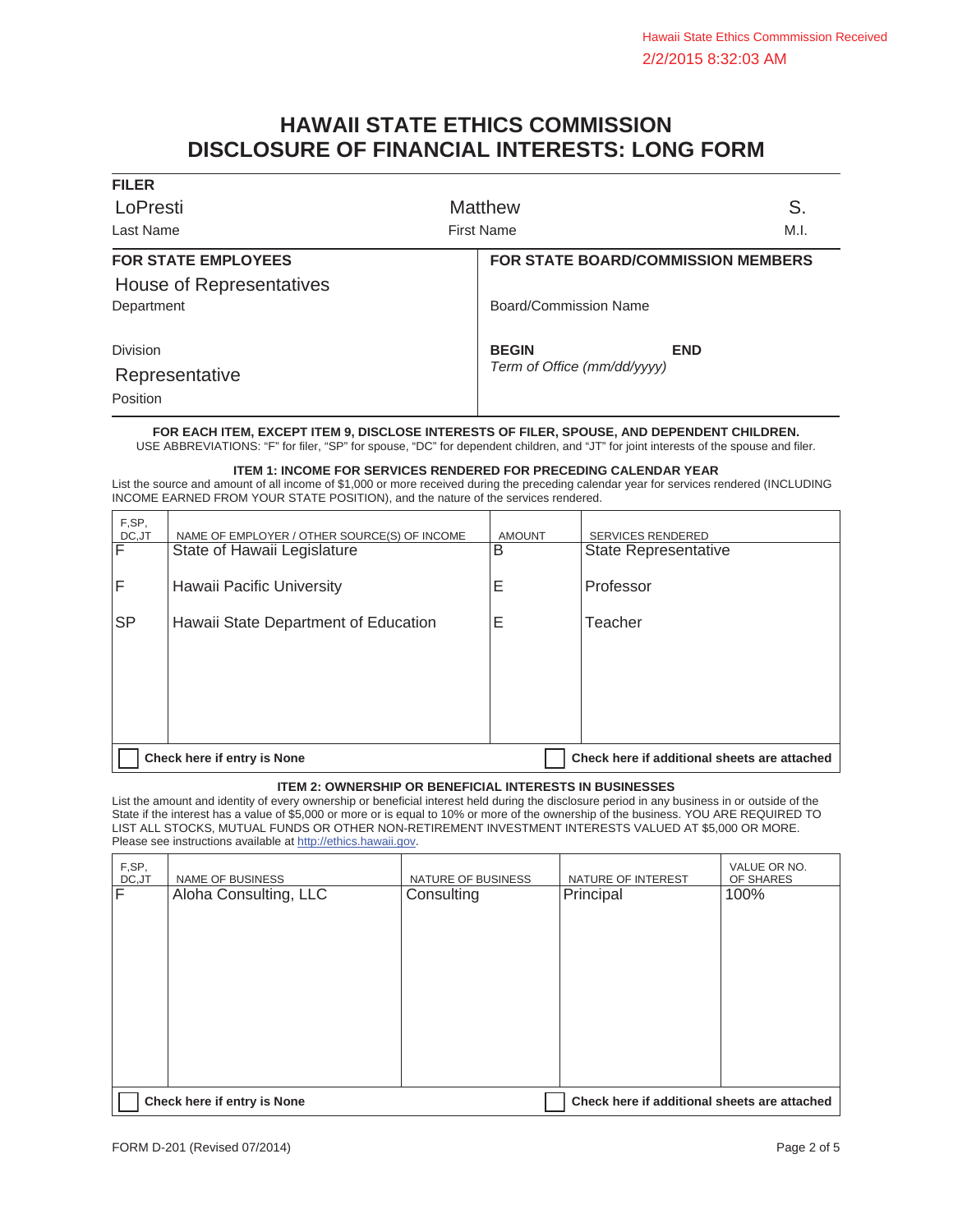#### **ITEM 3: TRANSFER OF OWNERSHIP OR BENEFICIAL INTERESTS IN BUSINESSES**

List any ownership or beneficial interests in businesses transferred during the disclosure period and the date of transfer.

| F,SP,<br>DC, JT | OWNERSHIP OR BENEFICIAL INTEREST TRANSFERRED DURING THIS DISCLOSURE PERIOD  | DATE OF<br><b>TRANSFER</b> |
|-----------------|-----------------------------------------------------------------------------|----------------------------|
|                 |                                                                             |                            |
|                 |                                                                             |                            |
|                 |                                                                             |                            |
|                 |                                                                             |                            |
|                 |                                                                             |                            |
|                 |                                                                             |                            |
|                 |                                                                             |                            |
|                 | Check here if entry is None<br>Check here if additional sheets are attached |                            |

# **ITEM 4: CREDITORS**

List the name of each creditor to whom the value of \$3,000 or more was owed during the disclosure period and the original amount and amount outstanding. Exclude debts from retail installment transactions for the purchase of consumer goods.

| F,SP,<br>DC, JT                   | NAME OF CREDITOR                                                            | ORIGINAL AMOUNT<br><b>OWED</b> | <b>AMOUNT</b><br><b>OUTSTANDING</b> |
|-----------------------------------|-----------------------------------------------------------------------------|--------------------------------|-------------------------------------|
| $\overline{\mathsf{J}\mathsf{T}}$ | Plaza Home Mortgage, Inc.                                                   | Н                              | н                                   |
| $\overline{F}$                    | Sallie Mae                                                                  | Е                              | Е                                   |
| JT                                | Hyundai Motor Finance                                                       | C                              | C                                   |
| IJТ                               | Honolulu Federal Credit Union                                               | B                              | B                                   |
|                                   |                                                                             |                                |                                     |
|                                   |                                                                             |                                |                                     |
|                                   |                                                                             |                                |                                     |
|                                   | Check here if additional sheets are attached<br>Check here if entry is None |                                |                                     |

#### **ITEM 5: OFFICERSHIPS, DIRECTORSHIPS, TRUSTEESHIPS**

List every officership, directorship, trusteeship, or other fiduciary relationship held during the disclosure period in any business or organization, the term of office, and the annual compensation.

| F,SP,<br>DC, JT         | <b>NAME OF BUSINESS</b>                                                     | TITLE HELD                | <b>TERM OF OFFICE</b> | <b>ANNUAL</b><br>COMPENSATION |
|-------------------------|-----------------------------------------------------------------------------|---------------------------|-----------------------|-------------------------------|
| $\overline{\mathsf{F}}$ | Sierra Club, Oahu Group                                                     | <b>Vice Chair</b>         | 2013-2015             | None                          |
| $\mathsf F$             | The Townhomes at Ka Makana<br>at Hoakalei                                   | President                 | 2014-2016             | None                          |
| <b>SP</b>               | Central Theater Arts Academy<br>Foundation                                  | <b>Executive Director</b> | 2015-Present          | None                          |
|                         | Check here if additional sheets are attached<br>Check here if entry is None |                           |                       |                               |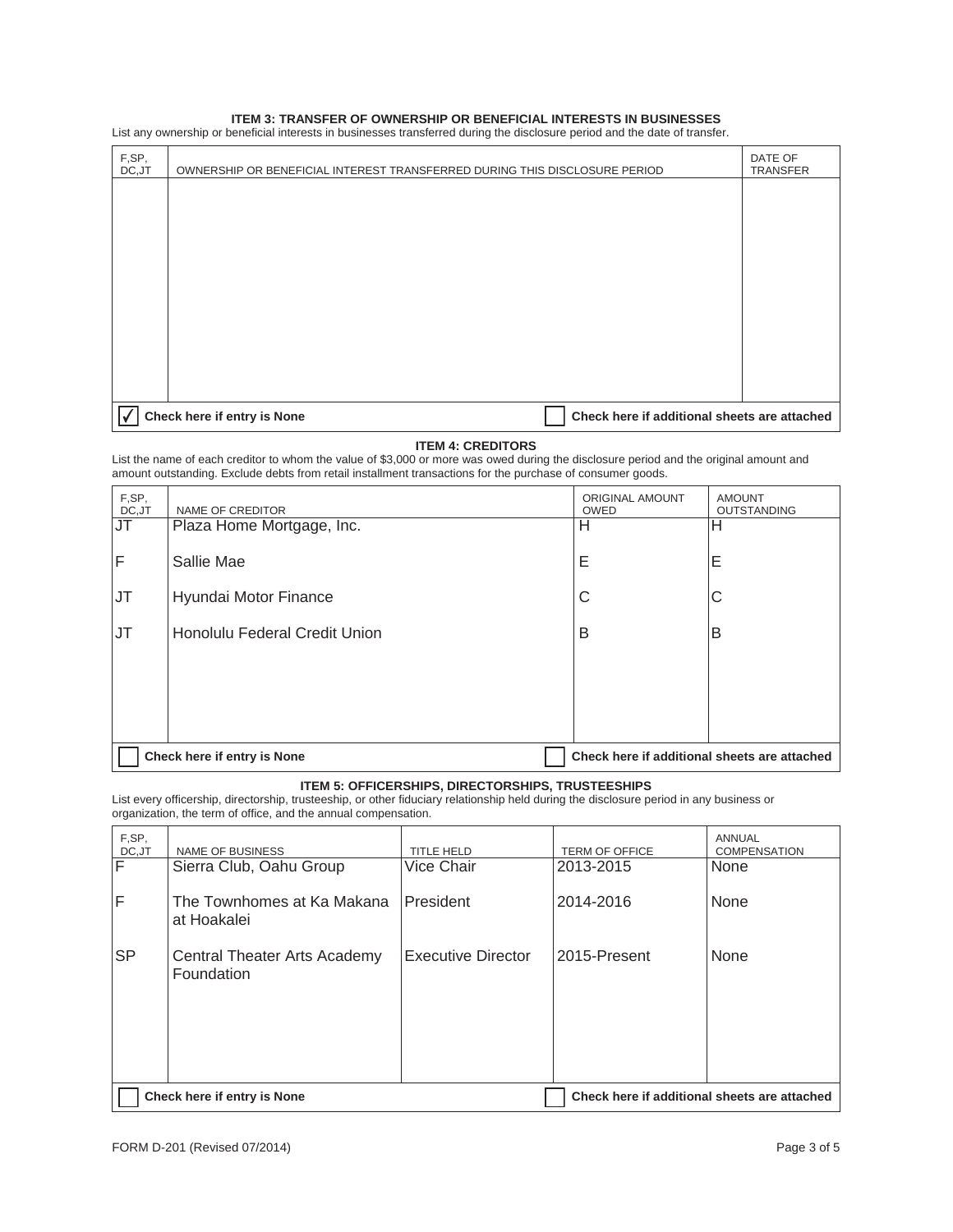# **ITEM 6: INTERESTS IN REAL PROPERTY HELD, EXCLUDING PERSONAL RESIDENCE(S)**

List interests in real property in or outside of the State held during the disclosure period, if the interest has a value of \$10,000 or more. Real property that is your personal residence or the personal residence of your spouse or dependent children need not be listed.

| F,SP,<br>DC, JT          | <b>STREET ADDRESS</b>       | TAX MAP KEY NUMBER (IF TAX MAP<br><b>KEY NUMBER EXISTS)</b> | VALUE |
|--------------------------|-----------------------------|-------------------------------------------------------------|-------|
|                          |                             |                                                             |       |
|                          |                             |                                                             |       |
|                          |                             |                                                             |       |
|                          |                             |                                                             |       |
|                          |                             |                                                             |       |
|                          |                             |                                                             |       |
|                          |                             |                                                             |       |
|                          |                             |                                                             |       |
| $\overline{\mathcal{L}}$ | Check here if entry is None | Check here if additional sheets are attached                |       |

#### **ITEM 7: INTERESTS IN REAL PROPERTY ACQUIRED, EXCLUDING PERSONAL RESIDENCE(S)**

List interests in real property in or outside of the State acquired during the disclosure period, if the interest has a value of \$10,000 or more. Real property that is your personal residence or the personal residence of your spouse or dependent children need not be listed.

| F,SP,<br>DC, JT | STREET ADDRESS AND TAX MAP KEY NUMBER (IF<br>TAX MAP KEY NUMBER EXISTS)     | AMOUNT & NATURE OF<br><b>CONSIDERATION PAID</b> | NAME OF PERSON RECEIVING<br>THE CONSIDERATION |
|-----------------|-----------------------------------------------------------------------------|-------------------------------------------------|-----------------------------------------------|
|                 |                                                                             |                                                 |                                               |
|                 |                                                                             |                                                 |                                               |
|                 |                                                                             |                                                 |                                               |
|                 |                                                                             |                                                 |                                               |
|                 |                                                                             |                                                 |                                               |
|                 |                                                                             |                                                 |                                               |
|                 |                                                                             |                                                 |                                               |
|                 | Check here if entry is None<br>Check here if additional sheets are attached |                                                 |                                               |

# **ITEM 8: INTERESTS IN REAL PROPERTY TRANSFERRED, EXCLUDING PERSONAL RESIDENCE(S)**

List interests in real property in or outside of the State transferred during the disclosure period, if the interest has a value of \$10,000 or more. Real property that was your personal residence or the personal residence of your spouse or dependent children need not be listed.

| F,SP,<br>DC, JT | STREET ADDRESS AND TAX MAP KEY NUMBER (IF<br>TAX MAP KEY NUMBER EXISTS) | AMOUNT & NATURE OF<br><b>CONSIDERATION RECEIVED</b> | NAME OF PERSON FURNISHING<br>THE CONSIDERATION |
|-----------------|-------------------------------------------------------------------------|-----------------------------------------------------|------------------------------------------------|
|                 |                                                                         |                                                     |                                                |
|                 |                                                                         |                                                     |                                                |
|                 |                                                                         |                                                     |                                                |
|                 |                                                                         |                                                     |                                                |
|                 |                                                                         |                                                     |                                                |
|                 |                                                                         |                                                     |                                                |
|                 |                                                                         |                                                     |                                                |
|                 | Check here if entry is None                                             |                                                     | Check here if additional sheets are attached   |